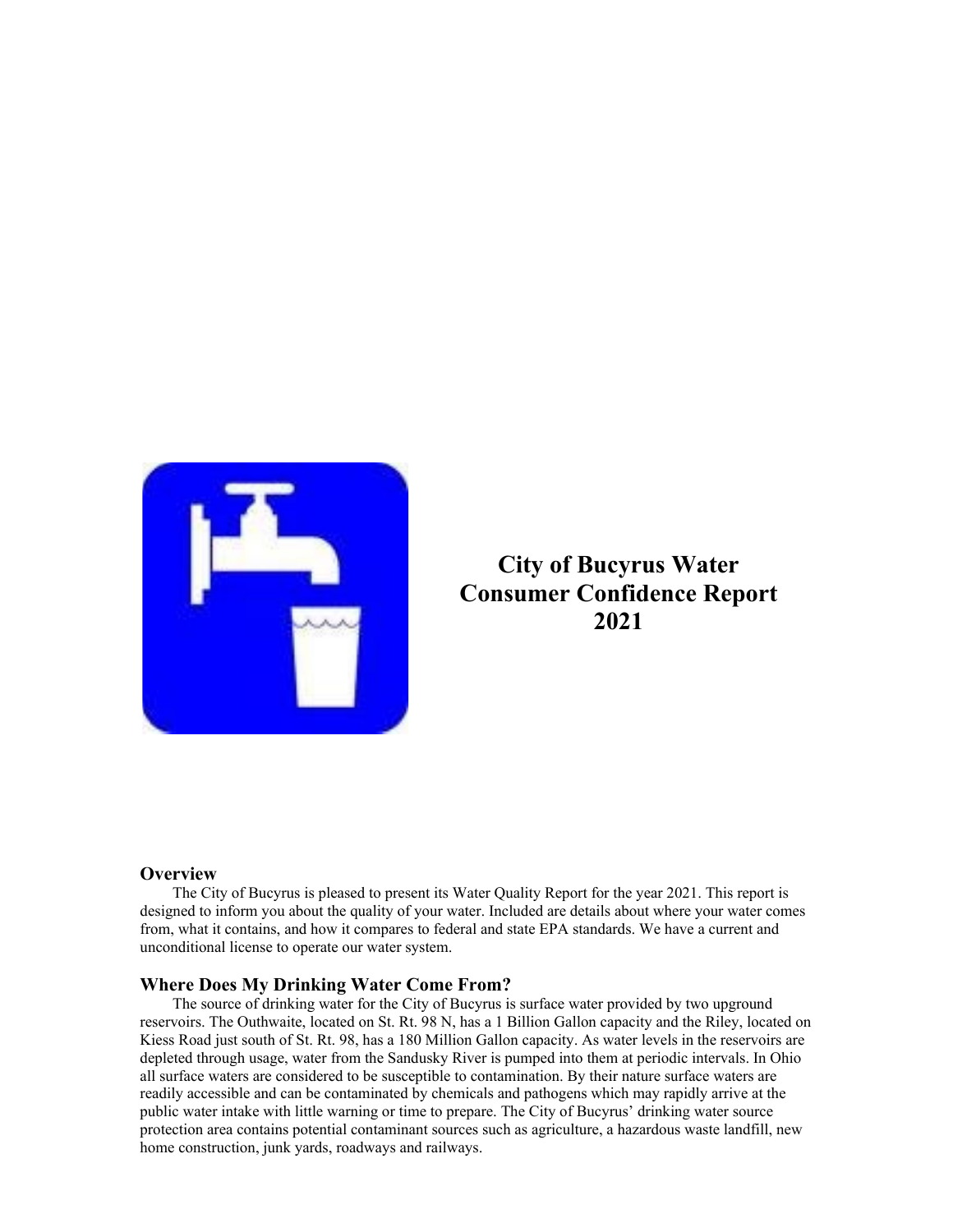The City of Bucyrus public water system treats the water to meet drinking water quality standards, but no single treatment technique can address all potential contaminants. The potential for water quality impacts can be further decreased by implementing measures to protect the Sandusky River. More detailed information is provided in the City of Bucyrus' Drinking Water Source Assessment report, which can be obtained by calling the water plant at (419) 562-7951.

#### **How to Read These Tables**

 The City of Bucyrus routinely monitors for contaminants in your water in accordance with applicable federal and state regulations. The tables on the following pages show the results of our monitoring for the period January 1 to December 31, 2021. For some contaminants the State of Ohio allows us to monitor on less than a yearly basis. For these contaminants the data presented is from the most recent testing done in compliance with the regulations and the date the testing was completed is noted in the tables.

For most contaminants the EPA has set in place MCLs. After extensive tests & study, these MCLs are set at very stringent levels. Comparing the level of a contaminant detected in our water (column 3 in the table) with its corresponding MCL (column 2), you will note that our water exceeds federal and state requirements.

#### **Substances That May Be Present in Drinking Water**

 The sources of drinking water (both tap water and bottled water) include rivers, lakes, streams, ponds, reservoirs, springs, and wells. As water travels over the surface of the land or through the ground, it dissolves naturally occurring minerals and, in some cases, radioactive material, and can pick up substances resulting from the presence of animals or from human activity.

 Contaminants that may be present in source water include: (A) Microbial contaminants, such as viruses and bacteria, which may come from sewage plants, septic tanks, agricultural livestock operations, and wildlife; (B) Inorganic contaminants, such as salts and metals, which can be naturally occurring or result from urban storm water runoff, industrial or domestic wastewater discharges, oil and gas production, mining, or farming; (C) Pesticides and herbicides, which may come from a variety of sources such as agriculture, urban storm water runoff, and residential uses; (D) Organic chemical contaminants, including synthetic and volatile organic chemicals, which are by-products of industrial processes and petroleum production, and can also come from gas stations, urban storm water runoff, and septic systems; E) Radioactive contaminants, which can be naturally occurring or be the result of oil and gas production and mining activities.

 In order to ensure that tap water is safe to drink, EPA prescribes regulations which limit the amount of certain contaminants in water provided by public water systems. FDA regulations establish limits for contaminants in bottled water which must provide the same protection for public health.

 Drinking water, including bottled water, may reasonably be expected to contain at least small amounts of some contaminants, although the presence of contaminants does not necessarily indicate that water poses a health risk. More information about contaminants and potential health effects can be obtained by calling the Environmental Protection Agency's Safe Drinking Water Hotline (800-426-4791).

#### **Special Health Information**

 Some people may be more vulnerable to contaminants in drinking water than the general population. Immuno-compromised persons such as persons with cancer undergoing chemotherapy, persons who have undergone organ transplants, people with HIV/AIDS or other immune system disorders, some elderly, and infants can be particularly at risk from infections. These people should seek the advice of their health care providers. EPA/CDC guidelines on appropriate means to lessen the risk of infection by *Cryptosporidium* and other microbial contaminants are available from the Safe Drinking Water Hotline.

### **How Do I Learn More ?**

 Water treatment has become an increasingly challenging and complex technology. It is our belief that a well-informed consumer is our best ally in supporting our efforts to upgrade and improve our system and to ensure the highest possible standards in our water. If you should have questions concerning this report, please contact Chad Slagle at (419) 562-7951. Issues affecting water quality may be addressed at regularly scheduled meetings of Bucyrus City Council, which are held the first and third Tuesday of every month at Bucyrus City Hall, 500 S. Sandusky Ave.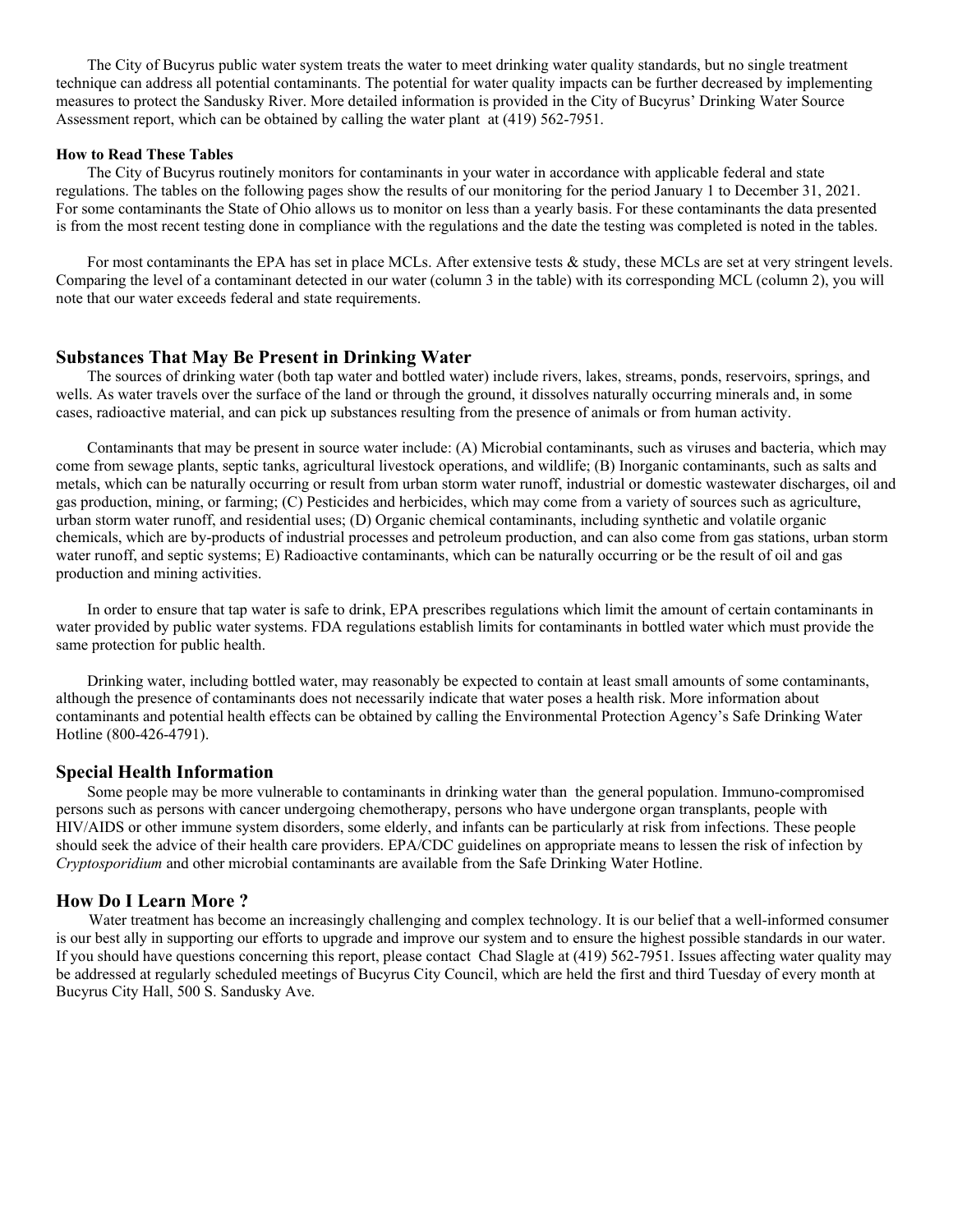| <b>Table of Detected Contaminants</b>                                                                   |                  |            |                  |                  |                  |                |                              |  |
|---------------------------------------------------------------------------------------------------------|------------------|------------|------------------|------------------|------------------|----------------|------------------------------|--|
| <b>Contaminants</b>                                                                                     |                  |            | Level            | <b>Range of</b>  |                  | <b>Year of</b> | <b>Typical Source of</b>     |  |
| (units)                                                                                                 | <b>MCLG</b>      | <b>MCL</b> | Found            | <b>Detection</b> | <b>Violation</b> | <b>Sample</b>  | <b>Contaminants</b>          |  |
| <b>Microbiological Contaminants</b>                                                                     |                  |            |                  |                  |                  |                |                              |  |
| Turbidity (NTU)                                                                                         | <b>NA</b>        | <b>TT</b>  | .23              | $.02 - .23$      | NO               | 2021           | Soil runoff.                 |  |
| Turbidity                                                                                               |                  |            |                  |                  |                  |                |                              |  |
| (% meeting                                                                                              |                  |            |                  |                  |                  |                |                              |  |
| Standard)                                                                                               | NA               | <b>TT</b>  | 100              | 100              | NO               | 2021           |                              |  |
| TOC compliance                                                                                          |                  |            |                  |                  |                  |                | Naturally present in the     |  |
| ratio                                                                                                   | NA               | <b>TT</b>  | 2.1              | $1.9 - 5.1$      | N <sub>O</sub>   | 2021           | environment.                 |  |
| <b>Inorganic Contaminants</b>                                                                           |                  |            |                  |                  |                  |                |                              |  |
|                                                                                                         |                  |            |                  |                  |                  |                | Corrosion of household       |  |
| Lead (ppb) $1$                                                                                          | $\boldsymbol{0}$ | $AL = 15$  | $\boldsymbol{0}$ | 26               | N <sub>O</sub>   | 2021           | plumbing systems.            |  |
| One out of 30 samples was found to have lead levels in excess of the lead action level of 15 ppb.       |                  |            |                  |                  |                  |                |                              |  |
|                                                                                                         |                  |            |                  |                  |                  |                | Corrosion of household       |  |
| Copper (ppm)                                                                                            | 1.3              | $AL = 1.3$ | .024             | <b>NA</b>        | N <sub>O</sub>   | 2021           | plumbing systems.            |  |
| Zero out of 30 samples was found to have copper levels in excess of the copper action level of 1.3 ppm. |                  |            |                  |                  |                  |                |                              |  |
|                                                                                                         |                  |            |                  |                  |                  |                | Runoff from fertilizer use.  |  |
|                                                                                                         |                  |            |                  |                  |                  |                | Leaching of septic tanks.    |  |
| Nitrate (ppm)                                                                                           | 10               | 10         | .59              | <b>BDL-.59</b>   | N <sub>O</sub>   | 2021           | Erosion of natural deposits. |  |
|                                                                                                         |                  |            |                  |                  |                  |                | Erosion of natural deposits. |  |
|                                                                                                         |                  |            |                  |                  |                  |                | Water additive which         |  |
| Fluoride (ppm)                                                                                          | 4                | 4          | .95              | $.69 - 1.3$      | N <sub>O</sub>   | 2021           | promotes strong teeth.       |  |
| <b>Disinfection ByProducts</b>                                                                          |                  |            |                  |                  |                  |                |                              |  |
| Total                                                                                                   |                  |            |                  |                  |                  |                | By-product of drinking       |  |
| Trihalomethanes                                                                                         |                  |            |                  |                  |                  |                | water chlorination.          |  |
| TTHMs (ppb)                                                                                             | $\boldsymbol{0}$ | 80         | 48.5             | 15.4-60.7        | N <sub>O</sub>   | 2021           |                              |  |
| Haloacetic Acids                                                                                        |                  |            |                  |                  |                  |                | By-product of drinking       |  |
| HAA5s (ppb)                                                                                             | <b>NA</b>        | 60         | 11.4             | $6.0 - 21.2$     | NO               | 2021           | water chlorination.          |  |
| <b>Residual Disinfectants</b>                                                                           |                  |            |                  |                  |                  |                |                              |  |
| <b>Total Chlorine</b>                                                                                   |                  |            |                  |                  |                  |                | Water additive to control    |  |
| (ppm)                                                                                                   | $MRDL=4$         | $MRDL = 4$ | 1.7              | $1.1 - 1.7$      | NO               | 2021           | microbes.                    |  |

<sup>1</sup> If present, elevated levels of lead can cause serious health problems, especially for pregnant women and young children. Lead in drinking water is primarily from materials and components associated with service lines and home plumbing. The City of Bucyrus public water system is responsible for providing high quality drinking water, but cannot control the variety of materials used in plumbing components. When your water has been sitting for several hours, you can minimize the potential for lead exposure by flushing your tap for 30 seconds to 2 minutes before using water for drinking or cooking. If you are concerned about lead in your water, you may wish to have your water tested. Information on lead in drinking water, testing methods and steps you can take to minimize exposure is available from the Safe Drinking Water Hotline or at http: //www.epa.gov/safewater/lead.